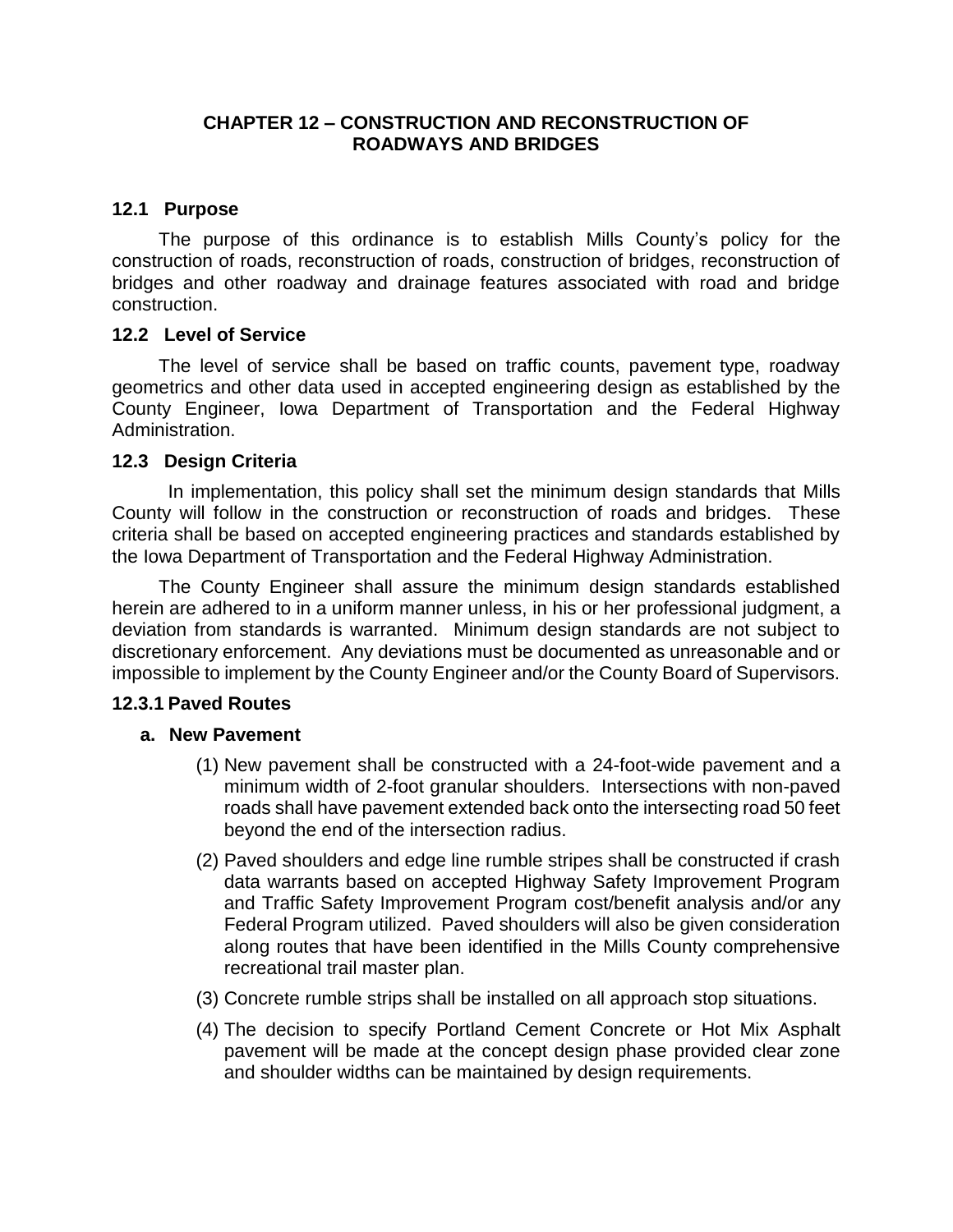## **b. Reconstruction of Pavement**

- (1) Paved roads shall be reconstructed with a 24 feet wide pavement or to the previous pavement width, whichever is greater with granular shoulders.
- (2) Concrete rumble strips shall be installed on all approach stop situations.
- (3) The decision of pavement type, Portland Cement Concrete or Hot Mix Asphalt, will be made at the concept design phase provided clear zone and shoulder widths can be maintained by design requirements.

## **12.3.1.1 Unpaved Roads**

## **a. Gravel Roads**

- (1) New construction of a gravel road shall have a 28-foot finished top, including shoulders.
- (2) Reconstruction of a gravel road shall be to the previous width prior to reconstruction.

## **b. Level B & C Road Classifications**

Level B and C classification roads will be built to the minimums as outlined by Iowa Code §309.57.

#### **c. Seal Coat Surfaced Roads**

- (1) New Construction. Presently, Mills County does not allow construction of new seal coat surfacing.
- (2) Reconstruction of seal coat surfacing shall include rebuilding of the base with a minimum of 1,000 tons of aggregate per mile and a base stabilizing treatment consisting of a bituminous product, portland cement, or fly ash. A double seal of the surfacing will complete the final process. The finished surface will be 24 feet wide with a minimum of 2-foot granular shoulders.

## **12.3.2 Bridges & Drainage Structures**

## **a. Paved Routes**

- (1) Bridges on paved routes shall be built with a minimum width of 30 feet. Wider structures will be installed when there are issues relating to oversized vehicles, pedestrian facilities, biking usage or other issues where the additional width is felt to be warranted.
- (2) Culverts under paved roads shall be concrete.
- (3) Pipe culverts larger than 54 inches in diameter may be substituted with reinforced box culverts.
- (4) Design for drainage structures will be governed by accepted hydraulic design standards. Input from Iowa Department of Natural Resources (IDNR), Corps of Engineers, Iowa Department of Transportation (DOT), Natural Resources Conservation Service (NRCS), or United States Geologic Survey (USGS) may impact the size and type of the structure to be placed.